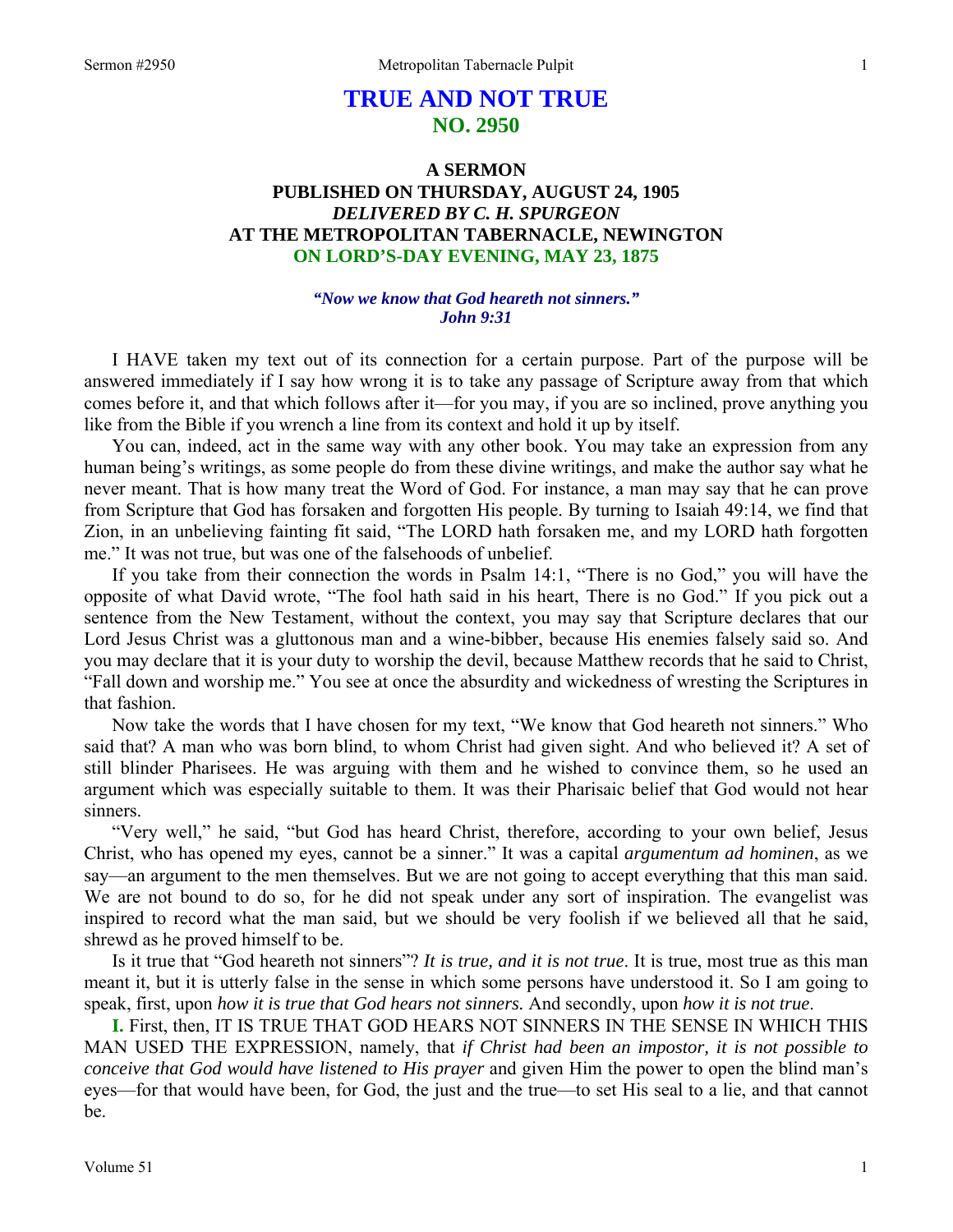The man was quite accurate in arguing, "If this Jesus of Nazareth is a deceiver, how is it that" (as the man supposed) "He has asked God to open the eyes of one born blind, and God has done it, thereby as good as saying that this deceiver was true?" It is not supposable that the Most High could have done anything of the kind. It can never be believed that God will listen to the prayers of men who ask Him to support their falsehoods and assist them in the propagation of that which is contrary to His own kingdom. That was the primary sense in which, I have no doubt, the man meant his statement—and in that sense it is true. God will back up the right and the true, and stand by the Christ whom He Himself has sent—but He will not support imposture and falsehood.

 In another sense it is true that "God heareth not sinners," that is to say, *He will hear none of us—*no sinner among us, (and who among us is not a sinner?) *in and of ourselves*. If heard, it must be through the interposition of the Mediator between God and men, the Man Christ Jesus, for up to the immediate presence of the thrice-holy God the guilty sinner cannot come by himself. The fire of the divine Holiness would burst forth and utterly destroy the presumptuous rebel who might attempt such an intrusion.

 But Jesus meets us just where we are—we give our prayers into His hand, and He perfumes them and cleanses us with His own most precious blood—and then He presents both ourselves and our prayers before His Father's face. God could not hear those prayers of ours, neither could He have respect unto us or to our offering, apart from the mediation of Christ.

 He must—to use the language of one of our hymn-writers—"look through Jesus' wounds" on us and then, but not till then—can He regard us favorably. As a matter of absolute justice, irrespective of the Mediator, God could not and would not hear any prayer from any sinful being in the universe.

 Our text is also quite true if we read it as meaning that *God hears not wicked prayers*. Perhaps someone asks, "What are wicked prayers?" There are many sorts, but I will only mention one or two kinds now. Those are wicked prayers which men offer formally—I mean such as we often hear when solemn sounds are evidently uttered by thoughtless tongues—when men bow their heads in the posture of devotion, but their hearts are gadding abroad after vanity—when they bend the knee, morning and night, and repeat a form, but there is no heart in it. All that is an insult and a mockery to the Most High.

 What would we think if somebody presented a petition to us and asked us to listen to it, yet did not mean it, but merely mocked us with empty sounds? Unless your heart is in your prayer, it is a wicked one, and God will not answer it. He must hear it, but it will be only in indignation and He will say to you, "What have I done that you should thus provoke Me to My face and bring to Me mere empty shells when the kernel of the heart is altogether absent?"

 That is also a wicked prayer which a man offers simply because it is the custom to offer it and there is something to be gained by it. All attendance upon religious ordinances, for the sake of thereby getting pecuniary profit or social position, must be abominable in the sight of God—yet there are many who have a keen eye for the loaves and fishes that Christ or His apostles have to distribute—and they say a prayer for what they can get, and they would swear an oath for twice as much, or perhaps for half as much, equally satisfied whichever they might do as long as the wages were pretty sure and liberal.

 It is detestable that religion should ever be a stalking-horse for gain or for position. We know that God hears not such prayers as those. Sounding brass and a tinkling cymbal must be more musical in the ears than the mere chattering of formalists, or the pretended prayers of those who hope to gain thereby. He hears not prayers in which men sin as they pray and insult Him when they appear to be devout.

 It is quite certain, as you will see from various passages of Scripture which I will presently quote to you, that God does not, and will not hear the prayers of those who continue in their sins even while they pray. There are thousands of persons who would very much like to go to heaven and they are dreadfully afraid of going to hell—but then, if they do go to heaven, they would like to take their sins with them at least most of the way.

 They would cut their acquaintance just a few yards before the brink of the river of death, but they feel that they must keep those sweet sins of theirs. And yet they hope to go to heaven! If this is what any of you are doing, be you sure of this, that God will not hear your prayers. He will hear your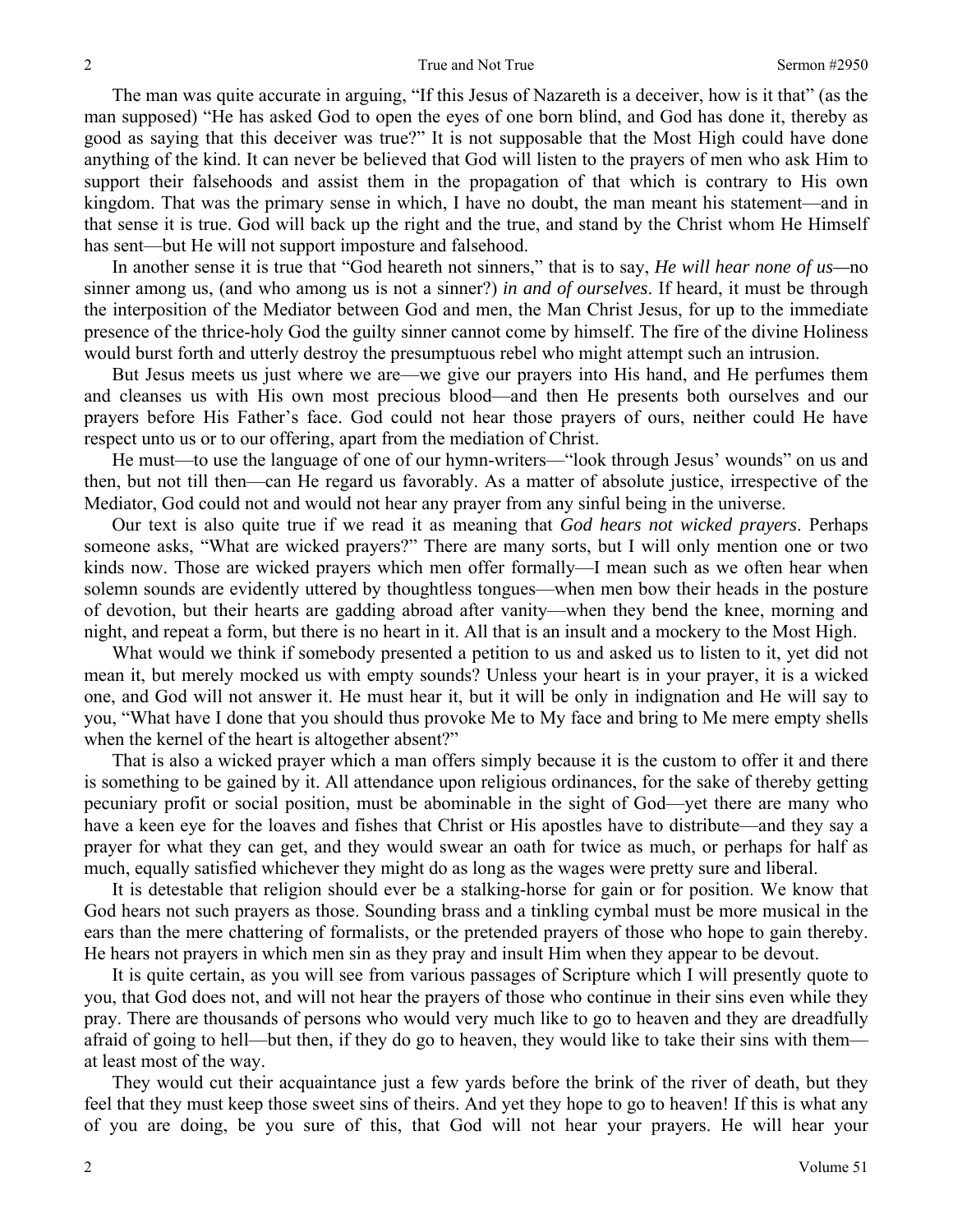supplications if you repent of and forsake your sins—but if you come before Him arm in arm with your sinful lusts, He will drive you from His presence.

 A man prays for forgiveness, yet continues to drink to excess—can God answer a prayer of that kind? It cannot be. He will never pander to our base passions by allowing us to indulge in sin and yet to hope for mercy. I believe that there are many persons who do pray, after a fashion, for grace, and Christ, and heaven—they have never obtained an answer yet and they never will as long as they continue to dally with their beloved sins. These must be given up. Even if they are like their right arms, they must be cut off, or like their right eyes, they must be plucked out, for it is utterly impossible to keep sin and yet go to heaven. In this sense, "God heareth not sinners."

 Do you wish to be saved from sin? Do you pray to be saved from intemperance, from dishonesty, from falsehood, from unchastity? Do you ask to be saved from everything that makes you unlike your God? Then He will hear such prayers as those, but to pray for pardon, yet continue to rebel—to pray for forgiveness, yet still go on to provoke Him—such a prayer as that must be a stench in the nostrils of the Most High.

 You will find, in Isaiah's first chapter, fifteenth verse, that the Lord says, "When ye make many prayers, I will not hear: your hands are full of blood." There is a similar passage in Jeremiah 14:12, where the Lord says concerning the people who would not turn from their evil ways, "When they fast, I will not hear their cry; and when they offer burnt offering and an oblation, I will not accept them: but I will consume them by the sword, and by the famine, and by the pestilence." "Thus have they loved to wander, they have not refrained their feet, therefore the LORD does not accept them; he will now remember their iniquity, and visit their sins."

 Another true meaning may be attached to this passage, "God heareth not sinners," that is to say, *God does not hear hypocrites.* Job knew this and so did his friends. It hardly needs a revelation of God to make us know that is true. If a man tries to play fast and loose with God—if he pretends to be the Lord's servant and all the while he is the servant of sin—God will not grant the request that is made by his double tongue.

 Listen to these words of Job—"What is the hope of the hypocrite, though he hath gained, when God taketh away his soul? Will God hear his cry when trouble cometh upon him? Will he delight himself in the Almighty? Will he always call upon God?" No. Hypocrites will not always call upon God and God will not always hear them when they do call upon Him. I may truly say that He will never hear them, for He abhors the sacrifice that is presented to Him without the devout heart of the offerer.

 We have further proof that our text has much truth in it if we think of *another class of sinners that God will not hear, namely, the unforgiving*. When we pray, "Forgive us our trespasses, as we forgive them that trespass against us," we expressly ask that God will not forgive us till we have forgiven our fellow men. You may kneel till your knees grow to be part of the very floor—you may weep till you make your bed to swim—but no answer of peace shall ever come from God to you as long as you retain one black malicious thought against your fellow man, however much he may have offended you.

 Perhaps this explains why some of you, who have been awakened of late, have not been able to find peace with God. If it is so with you, my friend, you must first take your hands from the throat of your brother, who owes you that little debt, and then may you hope that God will suffer you to find mercy at His hands concerning your far greater debt to Him.

 Bring not your sacrifice unto the Lord, pollute not His altar with it—nay, dishonor not the floor of God's house by treading upon it while you do cherish an unforgiving spirit. But go home to your brother and say unto him, "I freely forgive you for the wrong you have done me. Let this quarrel be ended, for I cannot meet my God till I can first meet you, for, "He that loveth not his brother whom he hath seen, how can he love God whom he hath not seen?"

 I may here remark, by the way, that *God will not hear even His own people when they are living in known sin*. You must have noticed that remarkable declaration in Psalm 66:18—"If I regard iniquity in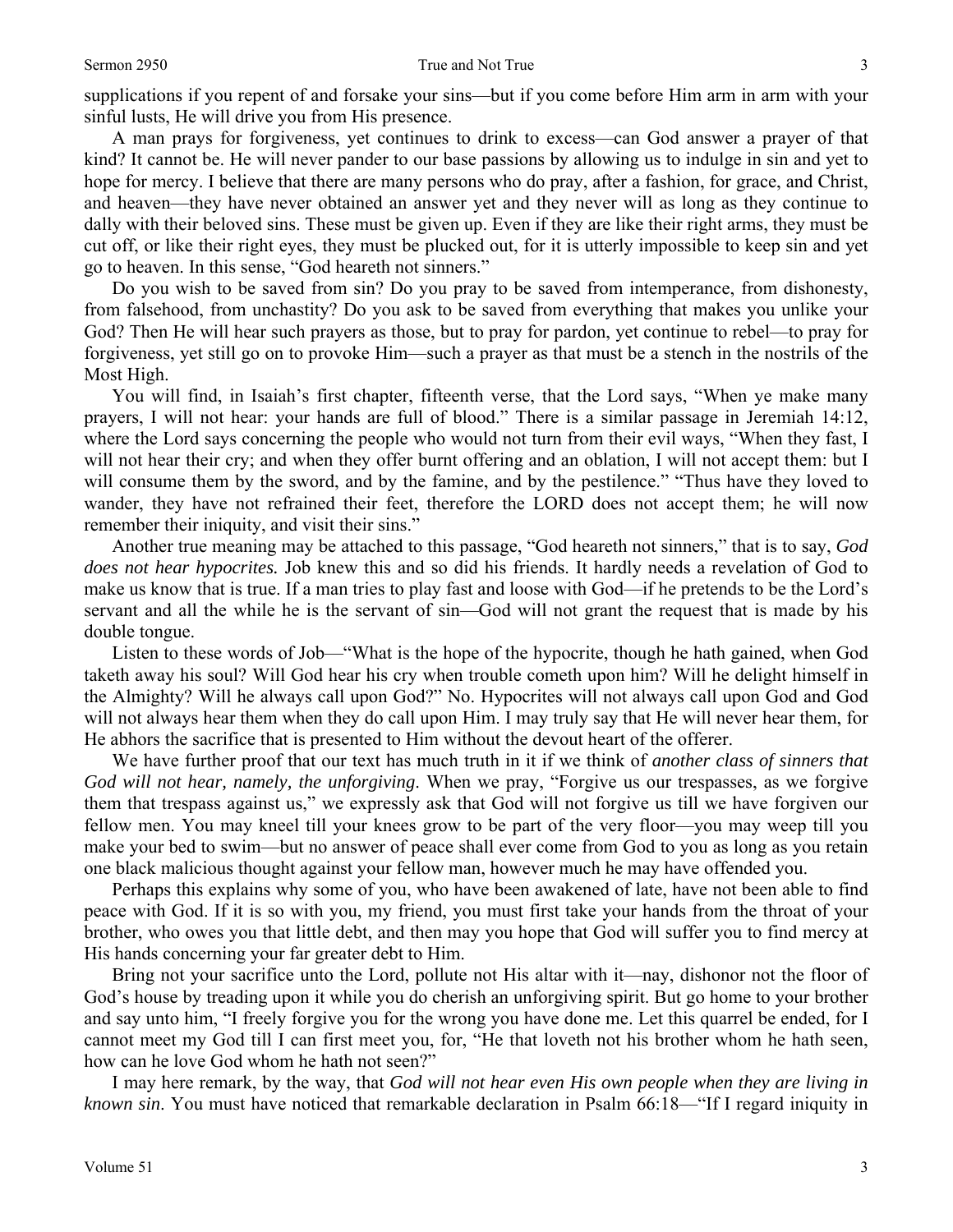my heart, the LORD will not hear me." Have you not found it so, my brethren and sisters who have been favored with the presence of God?

 When you have backslidden, when you have grieved the Spirit of God, have not your prayers returned empty to you? You used to ask and receive. When you kept up constant, familiar communion with the Most High, you had but to express your desire and it was granted unto you. But you grew cold, worldly, careless—and now, when you pray, it is like speaking into a brazen cauldron—your words reverberate, they resound in your own ears, but they do not reach the ears of God.

 You go to the mercy seat and groan, but you bring your requests away with you. They are not supplied, and so, groaning, and groaning, and groaning yet again, prayer has become a toilsome task with you, for no answer follows your supplication. Ask the Lord to cleanse your heart, my brother, then your power in prayer will come back to you. If you walk contrary to God, He will walk contrary to you—and your power in prayer will fail you when you in any way give place to sin. I do not think that the blind man, who had been cured by Christ, meant that, but it is true, and it is necessary that I should mention it.

 There is another class of sinners whom God will not hear. In Proverbs 28:9 we read, "He that turneth away his ear from hearing the law, even his prayer shall be abomination." That is to say, *if a man will not hear God, God will not hear him*. You have a Bible, but you will not read it. Then, when you pray, you must not expect God to give you audience. You will not attend the means of grace when you might do so. If anybody tries to explain the Gospel to you, you tell him to hold his tongue, for you are determined not to know anything about the way to heaven.

 Well then, friend, you may say what you like about praying, but while God's Gospel is treated by you with such disrespect as this, you cannot expect that God will grant your requests. Shut your ear to God and He will shut His ear to you. But incline your ear, and come to Him, and sinner as you are, your soul shall live, for God will hear you.

 Further, *God will not hear those who continue to harden their hearts against Him*. There are some people who have often been impressed—and they have had great difficulty in throwing off those impressions. The battering-ram of the Gospel has been hammering at the doors of some of your hearts, and it has given such tremendous blows that you have thought that the door must be wrenched from its hinges and the posts must be torn from their sockets. Yet you have managed to strengthen your inside defenses and to keep up the barrier.

 Soul, let me solemnly warn you that you may do that once too often—you may put one bolt too many on that door and one of these days the Lord will turn away from you and say—"Because I have called, and ye refused; I have stretched out my hand, and no man regarded; but ye have set at nought all my counsel, and would none of my reproof; I also will laugh at your calamity; I will mock when your fear cometh."

 The Lord will not always strive with men. He waits long in matchless patience, but He will not always wait—the day shall come when the refusers shall cry, "Lord, Lord, open unto us," but He will say, "Depart from me; I never knew you." And they will hear the fatal sentence, "Too late. Too late. You cannot enter now." We know that God hears not sinners when once they depart out of this life. Once driven by death beyond the verge of mercy, once shut up in hell, this man's words will be most emphatically true concerning them, "We know that God heareth not sinners."

**II.** Having thus shown you that there are some senses in which this declaration is true, I am going onto the other side of the question and shall show you that THERE ARE SENSES IN WHICH THIS TEXT IS NOT TRUE, but the very reverse of true.

 First, it is not true that God hears not those who have been, and still are, in a measure, sinful, because, my brethren, *if He did not hear sinners, He would not hear any human being,* for, "all have sinned, and come short of the glory of God." Solomon truly said, "There is no man that sinneth not." And David wrote, under the inspiration of the Spirit, "There is none that doeth good, no, not one."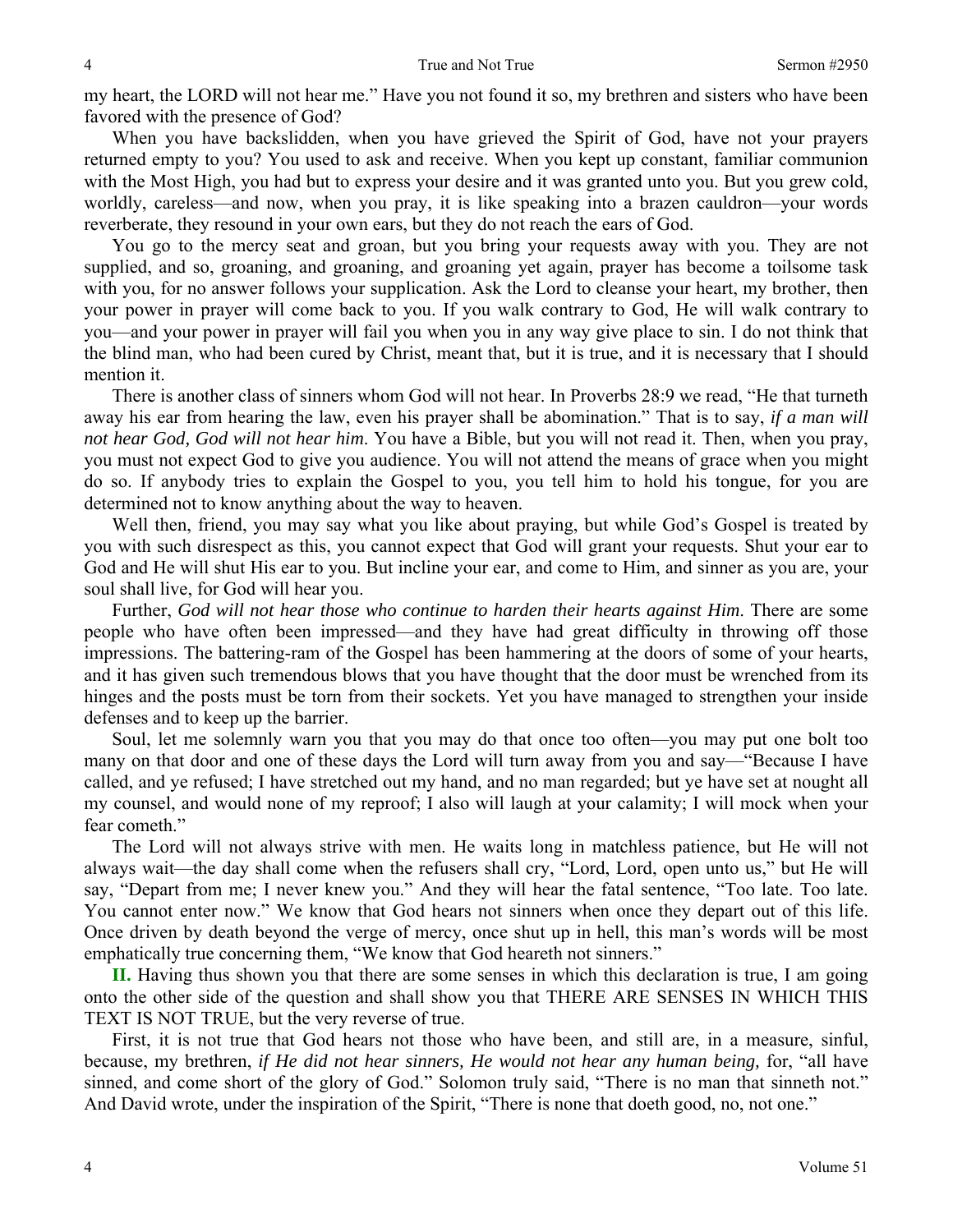We have all erred and gone astray from the right road. And when we approach God in prayer, we must feel this and confess it. It is not true, therefore, that the Lord does not hear those who have sinned—those who still call themselves sinners, though they are saved by sovereign grace. Look at the long line of His people and note how He has heard their prayers.

 Many beside David have said, "This poor man cried, and the LORD heard him, and saved him out of all his troubles." Even after His people have gone astray from Him, He has heard them when they have repented and returned unto Him. The fifty-first Psalm is a sinner's prayer, is it not? Yet how graciously the Lord listened to it and restored His penitent servant to His favor.

 If I thought that God did not hear sinners, that is to say, those who have any sin—then would it be of no use for me to open my lips in prayer or to lift my eyes to heaven. But blessed be His name, not only has He heard some of us, sinners though we are, but He has washed us from our sins, clothed us with the righteousness of Christ, and we are "accepted in the beloved."

 And now, when we plead with Him, we prevail. We delight ourselves in Him and He gives us the desire of our heart. We dare not say that we are not sinners still, for though we strive after perfection and shall never be satisfied with anything short of it—and believe that we shall assuredly have it through Jesus Christ our Lord—yet we have not at present obtained it. We labor after it, not as though we had attained it, or were already perfect, for we still confess that there is iniquity about our holy things, unholiness in our holiness, unbelief in our faith, and something to be repented of in our repentance. Yet the Lord graciously hears us, blessed be His name, so that it is not true absolutely that God hears not sinners.

*Neither is it true that God does not sometimes hear and answer the prayers of unregenerate men*. I am going to speak upon a subject as to which there may be a difference of opinion, but I cannot help that—I am merely relating what I regard as facts. While I was but a child and knew not the Lord in a saving sense, I was taught by my parents that God heard prayer, and I distinctly remember, as a boy, offering a prayer upon a very unimportant matter. If I were to tell you what it was, it would make you smile, but to me, as a child, it was a very great matter and I prayed to God many times about it.

 I know that I was not then born again, neither had I true faith in the Lord Jesus Christ—but I did devoutly believe that God would hear me in that matter, and I asked Him again and again—and He gave me my desire. The result upon my mind was wonderfully beneficial, for it confirmed my belief in the existence of God and helped to arm me against any doubts of the infidel kind that might afterwards assail me, for the first, and what was to me a very remarkable answer to my prayers, always anchored me fast.

 On one occasion, in my early ministry, I mentioned this circumstance when I was addressing some Sunday school children in a chapel where the brethren were of the "very sound" sort—they believed in Calvinistic doctrine, not as I do, reckoning sixteen ounces to the pound, but allowing eighteen or nineteen ounces—and those extra ounces were not good for the people to feed upon.

 While I was speaking to the children, upstairs in the gallery were some of these divines and this remark of mine quite shocked them. They considered me to be as bad as Andrew Fuller, and to them he was, doctrinally, about the most horrible person that could be. So, outside the chapel gate, I was assailed with questions about God hearing the prayers of unregenerate people.

 I was very young at the time and was rather bothered by those old fellows, but I found a very valiant defender. A poor woman, wearing a red cloak, pushed her way into the throng and addressed the old men thus, "Fools, and slow of heart to believe what the Holy Spirit has written in the Word." I looked in astonishment at her, wondering what she was going to say. "Did you never read," she said, "that God feedeth the young ravens which cry? Are they regenerate? Do they pray spiritual prayers? Is it not the most natural prayer in the world that comes from a hungry young raven? And if God hears them and satisfies their desire, do you not think that He will hear a man who is made in His own image, even though he is unregenerate?" The woman won the day for me and I went away rejoicing.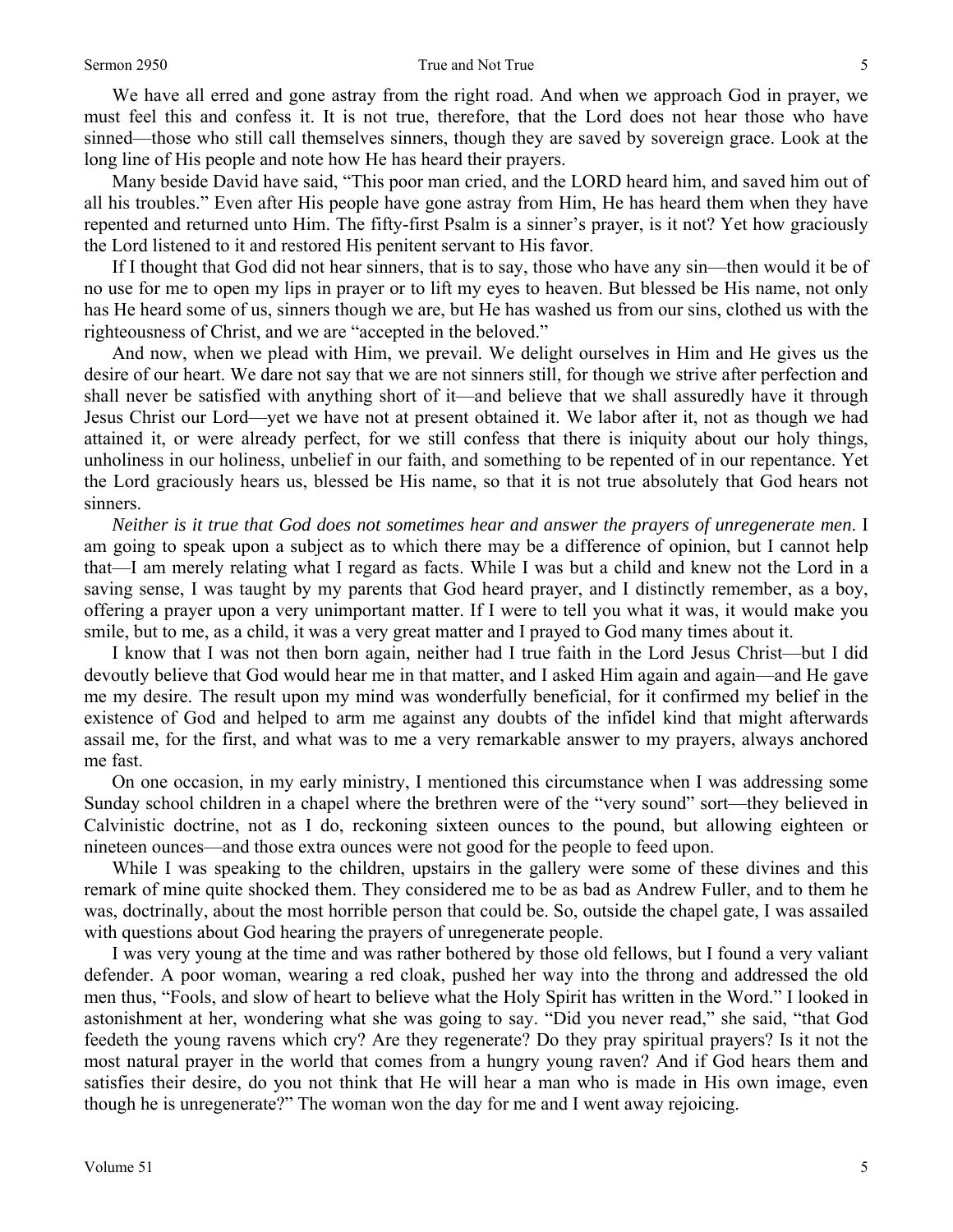I know that God hears the sincere and earnest prayers even of unregenerate persons concerning common things. I read, yesterday, a story of Mr. Samuel Medley, of whose hymns we have many in our hymn books, especially that one about God's lovingkindness. Mr. Medley, in his younger days, was an officer on board one of his majesty's men-of-war.

 There was a very sharp fight in which a number of French vessels were destroyed and young Medley was busy taking the minutes upon the quarter deck. One of the officers, passing by the place where he was sitting, said, "Mr. Medley, you are wounded." He had not perceived it, but the blood was streaming down his leg and he had to be taken down to the hospital. After the surgeon had examined him, he said to him, "You will have to lose your leg. I am afraid you cannot live unless amputation takes place."

 Now Mr. Medley had a godly mother and father, and other gracious people in his family, but he himself was a godless, Christless sinner—as wild as he could be. Yet he turned his face to the wall of his little bedroom and besought the Lord to spare him that leg. When the doctor came to him the next morning, he said, "I never saw such a case as this before. There has been more healing done in the last twelve hours than I ever knew to take place in a leg in my life. I think you will not need to have it off, after all."

 That remarkable answer to prayer made a deep impression on young Medley's heart and I believe that biographies will show that, in many cases, God has heard the prayers of unregenerate persons because He meant to eventually save them—and hearing their prayers led them to believe in Him and helped them to exercise that real spiritual faith which brought salvation to their souls.

 Let me say, however, that *God sometimes hears the prayers of intensely wicked men out of no love to them*. You remember how He heard the cry of the children of Israel when they said, "Who shall give us flesh to eat?" The Lord sent them quails in great abundance, but "while the flesh was yet between their teeth, ere it was chewed, the wrath of the LORD was kindled against the people, and the LORD smote the people with a very great plague."

 Again and again, the Lord granted the requests of Pharaoh, cruel Pharaoh, hard-hearted, proud Pharaoh, who was afterwards destroyed in the Red Sea. JEHOVAH removed one plague after another from him, thus giving him (oh, dreadful thought.) an opportunity to exhibit the hardness of his heart and to increase it by sinning against the answered prayer.

 I beseech any man or woman here who, though not yet converted, has asked God for something and has received an answer to that petition, not to abuse that answer. I pray you to follow it up. It may be that there are designs of matchless love in store for you and that, loving you with an amazing love, even while you are dead in sin, God has given you a token that it is even so.

 But if, after having presented your request to the Lord and had it granted, you continue to be His enemy and even grow worse, it may be that the next communication from God to you will be the fatal sentence out of the lips of infinite Justice, "You did pray to Me, but you never sought anything but temporal things. And now, since you have rejected Me, and have not sought the treasures of My grace, and have sinned against light and knowledge, I will depart from you and leave you to that final hardness of heart which will irrevocably seal your doom."

 Finally—and here I want to throw the whole force of my message—*it is not true that God will not hear sinners when they pray to Him for mercy, confessing their sins, and believing in Jesus Christ His Son*. I have known three or four persons, quite recently, who have been perplexed with this idea. They have said, "It is no use for us to pray, for God heareth not sinners." My dear friend, how can you, in the teeth of God's Word, believe that statement, understanding it in the sense you give to it? For, if it were so, we should be under the law, not under the Gospel. And then it would be necessary for us to be righteous before we could ask God for anything—and that is the teaching of Sinai, not of Calvary.

 It is the glory of the Gospel that God does hear sinners and that He does grant their requests. For you to say that He will not hear a sinner, when he confesses his sin and forsakes it—and cries to Him for mercy—is to contradict the Gospel, which is not sent to the righteous, but to sinners—is not meant for the good, but for the bad—for those who are unrighteous, ungodly—in fact, "sinners."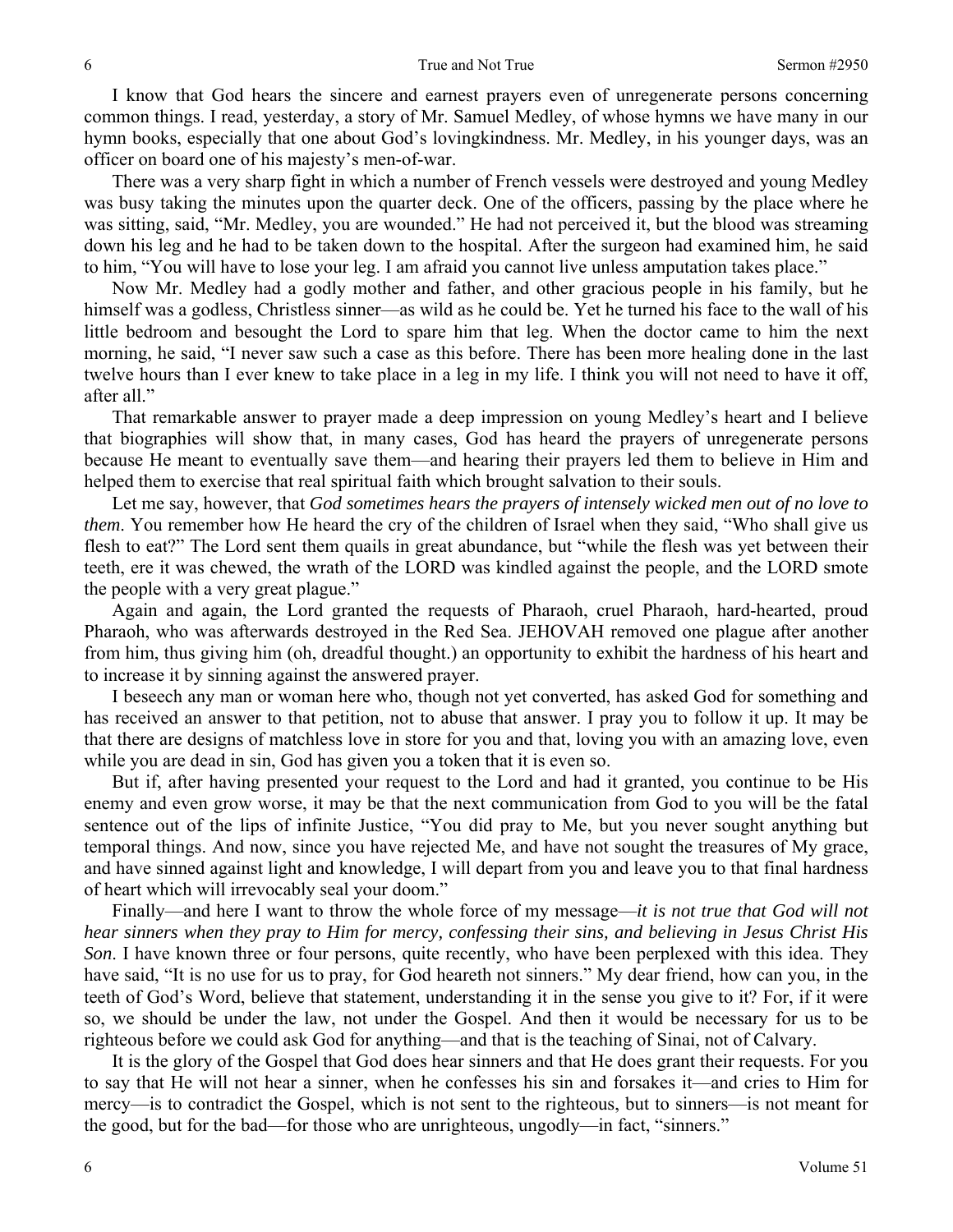Look, for instance, at Manasseh who "made Judah and the inhabitants of Jerusalem to err, and to do worse than the heathen." The Lord rebuked him, yet he would not hearken. But when he was carried away to Babylon, in his affliction, "He besought the LORD his God, and humbled himself greatly before the God of his fathers, and prayed unto him: and he was entreated of him, and heard his supplication, and brought him again to Jerusalem into his kingdom."

 Look also at the dying thief upon the cross and let not the thought that God hears not sinners ever enter into your heads. There was a sinner dying as a malefactor, yet he said to Jesus, "Lord, remember me when thou comest into thy kingdom." And Jesus said to him, "To-day shall thou be with me in paradise."

 Never say that God hears not sinners. Have you not read the parable of the publican who "would not lift up so much as his eyes unto heaven, but smote upon his breast, saying, God be merciful to me a sinner"? God did hear him, but He did not hear the Pharisee who thanked God that he was not as other men were.

 Do you say that God hears not sinners? Read again the familiar story of the prodigal son. Here he comes, fresh from the swine-trough, filthy without and within, ragged, disgraced. But he has scarcely had time to say, "Father, I have sinned," before he is heard even more fully than he has prayed, and the kiss of acceptance is on his lips and the best robe has covered him.

 It is a lie, concocted in the bottomless pit, to say that "God heareth not sinners." If they do but cry, "O God, forgive us for Jesus' sake," He must hear them—it would be contrary to His nature to turn away from them. Why, sirs, to deny this is to fly in the face of all the invitations and promises of the Word of God.

 Take this one, for instance, "Seek ye the LORD while he may be found, call ye upon him while he is near; let the wicked forsake his way, and the unrighteous man his thoughts; and let him return unto the LORD, and he will have mercy upon him; and to our God, for he will abundantly pardon." What does that mean but that God invites sinners to pray to Him and bids them come to Him, plainly implying that He will not reject them?

 Then there is that gracious invitation, "Come now, and let us reason together, saith the LORD: though your sins be as scarlet, they shall be as white as snow; though they be red like crimson, they shall be as wool." Does that mean that God will not hear sinners? Why, my Lord Jesus came into the world on purpose to hear sinners—He came here to seek and to save sinners.

 Last Friday night, I was speaking at Moody and Sankey's meeting at Bow Road Hall, and I used an illustration which I will use now. I said that, if somebody were to ring my doorbell at one or two o'clock in the morning, and I put my head out the window and asked, "What do you want?" and the answer came, "My wife is very ill, and I have come to ask you to take her case into your hands," I would say, "Bless you, good man! I am not a doctor. Why have you come to me?" The man would not be welcome at all, for it is not my business to prescribe for the sick.

 But there is another house, not very far from mine, where there is a red lamp over the door—for there is a doctor living there. If the man will ring the bell at that house and say what he wants, he will be welcome and the doctor will say, "I will be there directly, for it is my business to try to heal the sick."

 Now, my Lord Jesus Christ has, as it were, a red lamp over His door. He is the Physician for sin-sick souls. It is His business to cure them. A doctor, who never had any patients, would be a poor doctor, would he not? And Jesus Christ (I say this with the utmost reverence) could not be a great Savior if there were no great sinners. And He could not be a great Savior if there were not a great many sinners to be saved. Anybody, who is not a sinner, cannot help Christ in this business.

 A man who is not ill would have to say to a doctor, "I do not need your skill, for there is nothing the matter with me." But the man who is ill is the one the doctor wants—and the more ill he is, the more does he add to the fame of the physician if a cure is wrought upon him. As for you who think yourselves very good people, Christ does not want you. You do not want Him and He does not want you.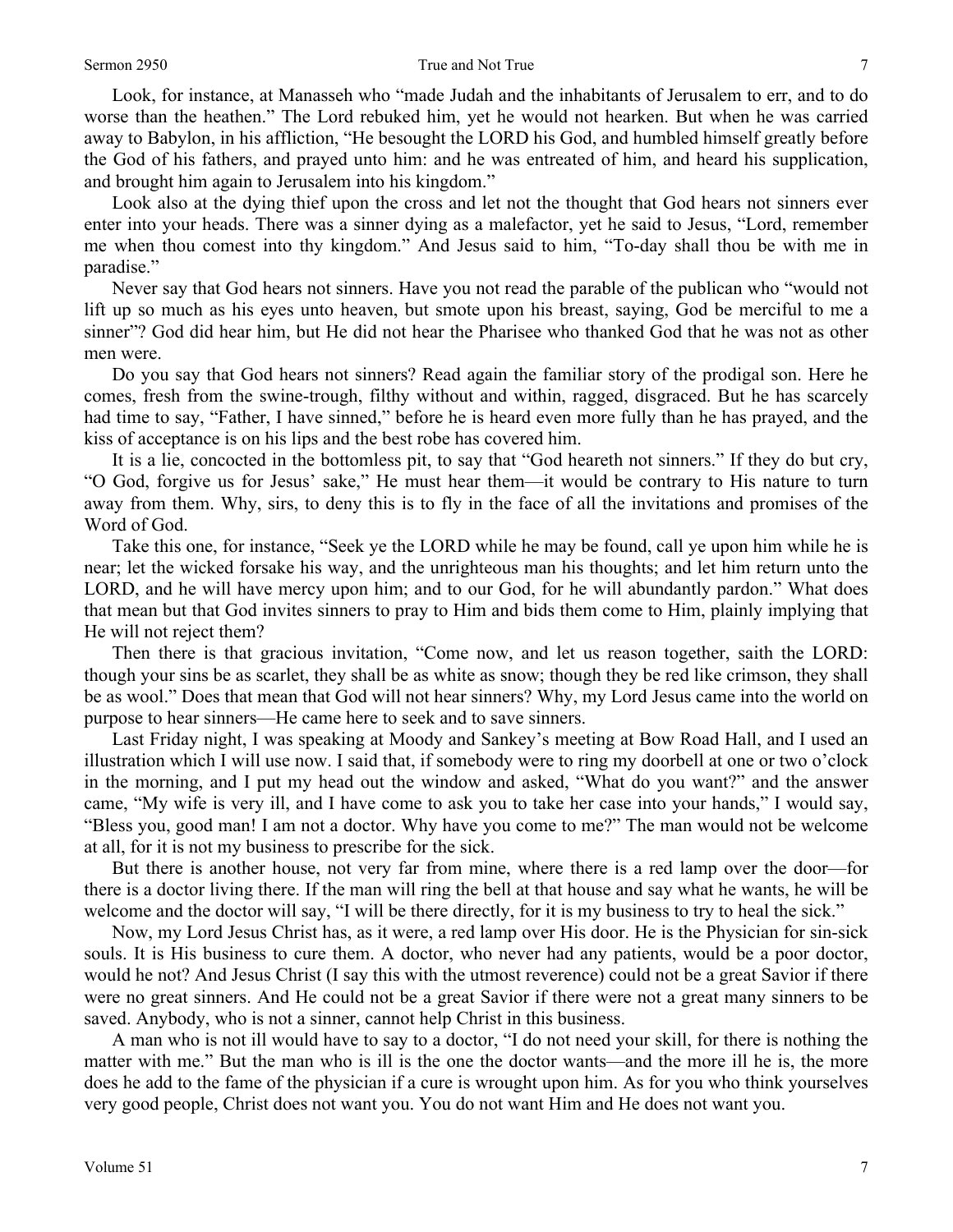But you sinful people, you who know that you are sinners, you who, when I read my text, said, "Ah! that is a death-blow to all our hopes," you are the very people whom Jesus Christ wants. He came into the world to save sinners—just the sort of people that you are. And let the news be published over the whole earth that whosoever believes on Him is not condemned. He has shed His precious blood for those who are condemned through sin, that the condemnation might pass away from them through their believing on Him.

 It is gloriously true that God hears sinners, all sinners who come unto Him through Jesus Christ, His Son. Let the blind man say what he likes, we have tried it, and proved it for ourselves—and I hope that hundreds of you will prove, at this very moment, that He does hear sinners, for He has heard you.

# **EXPOSITION BY C. H. SPURGEON**

[This exposition belongs to last week's Sermon #2949, Our Lord's Attitude In Ascension, but there was no space available for its insertion there, and no exposition appears to have been given before the preceding discourse.]

#### *LUKE 24:49-53 AND ACTS 1:1-12*

**Luke 24:49.** *And, behold, I send the promise of my Father upon you: but tarry ye in the city of Jerusalem, until ye be endued with power from on high.* 

The promise of the Father was, as you know, the gift of the Holy Spirit. By this gift, our Lord's rising again into glory was celebrated. The Holy Spirit was the heavenly largess of the great King by which He did honor to the return of His Son to His ancient throne. The apostles and the other disciples were to wait for this gift. They might have to wait for some days, but it is better to wait for divine equipment than to go out to holy service in our own strength. All that you do will have to be undone unless it is done in the power of the Holy Spirit.

 "But tarry ye in the city of Jerusalem, until ye be endued with power from on high." Has that command ever struck some people who profess to be serving the Lord? Are there not men who preach whom God never sent to preach? The best advice we could give them would be, "Tarry ye." Are there not some who teach and some who take office in the church whom God has never endued with gifts or graces for such work? Powerless workers stand in the way of true workers—they block up the path of those whom God sends to serve Him.

## **50.** *And He led them out as far as to Bethany,*

The ruling passion was strong in the hour of His departure. Well did He know that place, Bethany the place of love, where He had received a welcome such as He had experienced nowhere else on earth—where lived Mary, and Martha, and Lazarus—there did He bid "Good-bye" to His disciples.

**50.** *And he lifted up his hands, and blessed them.* 

He never had lifted up His hands to strike them, or to invoke curses upon them. Those hands were filled with blessings and the last thing that was seen of Jesus by human eyes was His hands uplifted in the act of blessing.

**51-52.** *And it came to pass, while he blessed them, he was parted from them, and carried up into heaven. And they worshipped him,* 

Then they were not Unitarians—"They worshipped him"—and there were angels present at the time who would have been sure to have rebuked them if it had been a wrong thing for them to worship Him. Indeed, they themselves, both as Jews and as Christians, would have felt, in their inmost soul, that they could not worship anyone but God—and Christ is God—so they did well to worship Him.

**52.** *And returned to Jerusalem with great joy:* 

Back to the place of His murder—back to the place where they were likely to be murdered themselves.

**53.** *And were continually in the temple, praising and blessing God. Amen.*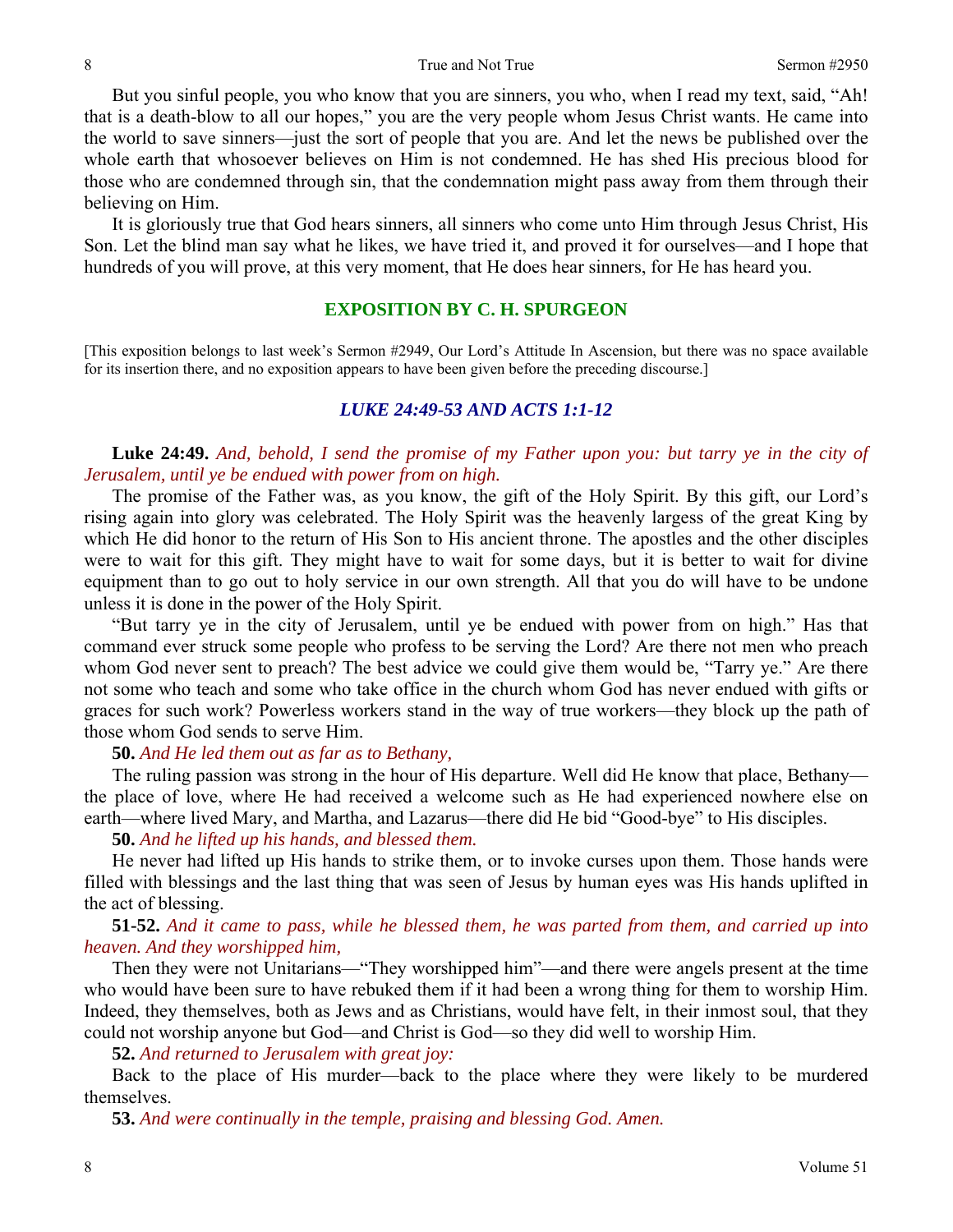So bold were they that the very central spot for the worship of JEHOVAH was made the place where Christ's divine sovereignty was proclaimed.

**Acts 1:1-3.** *The The former treatise have I made, O Theophilus, of all that Jesus began both to do and teach, until the day in which he was taken up, after that he through the Holy Ghost had given commandments unto the apostles whom he had chosen: to whom also he shewed himself alive after his passion by many infallible proofs, being seen of them forty days, and speaking of the things pertaining to the kingdom of God:* 

The resurrection of Christ, as we have often said, is the best attested of all historical facts. There is not half as much reason to be sure that Napoleon Bonaparte was ever taken to St. Helena as to believe that Jesus Christ was raised up from the dead by the glory of the Father. If the resurrection of Christ is not credible, there remains nothing credible in history.

 I go further than that, and say that the news of yesterday, which you read in this morning's paper, you had no right to believe if you do not believe in Christ's resurrection, for the evidence in its favor is not half as strong as the evidence concerning the resurrection of Christ from the dead. Remember that this feat was attested by men who could not be deceived concerning it and who sealed with their blood, as well as with their unfaltering testimony, their solemn belief that they had touched Him, that they had spoken to Him, that they had listened to Him, that they had eaten with Him, and had seen Him eat of a broiled fish and of a honeycomb after He rose from the grave.

 We know that Christ has risen from the dead. That is one of the great cornerstones of the Christian faith. Fall back on that in every time of doubt and your fears will speedily disappear.

**4-6.** *And, being assembled together with them, commanded them that they should not depart from Jerusalem, but wait for the promise of the Father, which, saith he, ye have heard of me. For John truly baptized with water; but ye shall be baptized with the Holy Ghost not many days hence. When they therefore were come together, they asked of him, saying, Lord, wilt thou at this time restore again the kingdom to Israel?* 

They had not got rid of their old ideas concerning a kingdom visible among men. They still clung to the idea of a temporal kingdom for Israel. There was a kingdom already established by Christ, but in the sense in which they understood the word, they were sadly in error.

**7-8.** *And he said unto them, It is not for you to know the times or the seasons, which the Father hath put in his own power. But ye shall receive power, after that the Holy Ghost is come upon you: and ye shall be witnesses unto me both in Jerusalem, and in all Judaea, and in Samaria, and unto the uttermost part of the earth.* 

As indeed they were, for they went everywhere testifying to what they had seen and heard—and very many were the conversions that followed. We want the same power to rest upon us now that rested upon them when the Holy Spirit came upon them.

**9-10.** *And when he had spoken these things, while they beheld, he was taken up; and a cloud received him out of their sight. And while they looked stedfastly toward heaven as he went up, behold, two men stood by them in white apparel;* 

Luke wrote before concerning the two men in shining garments who said to the women at the sepulchre, "Why seek ye the living among the dead? He is not here; but is risen."

 These two men in white apparel now ask an equally appropriate question—"Why stand ye gazing up into heaven?"

**11-12.** *Which also said, Ye men of Galilee, why stand ye gazing up into heaven? this same Jesus, which is taken up from you into heaven, shall so come in like manner as ye have seen him go into heaven. Then returned they unto Jerusalem from the mount called Olivet, which is from Jerusalem a sabbath day's journey.* 

#### **HYMNS FROM "OUR HYMN BOOK"—313, 319**